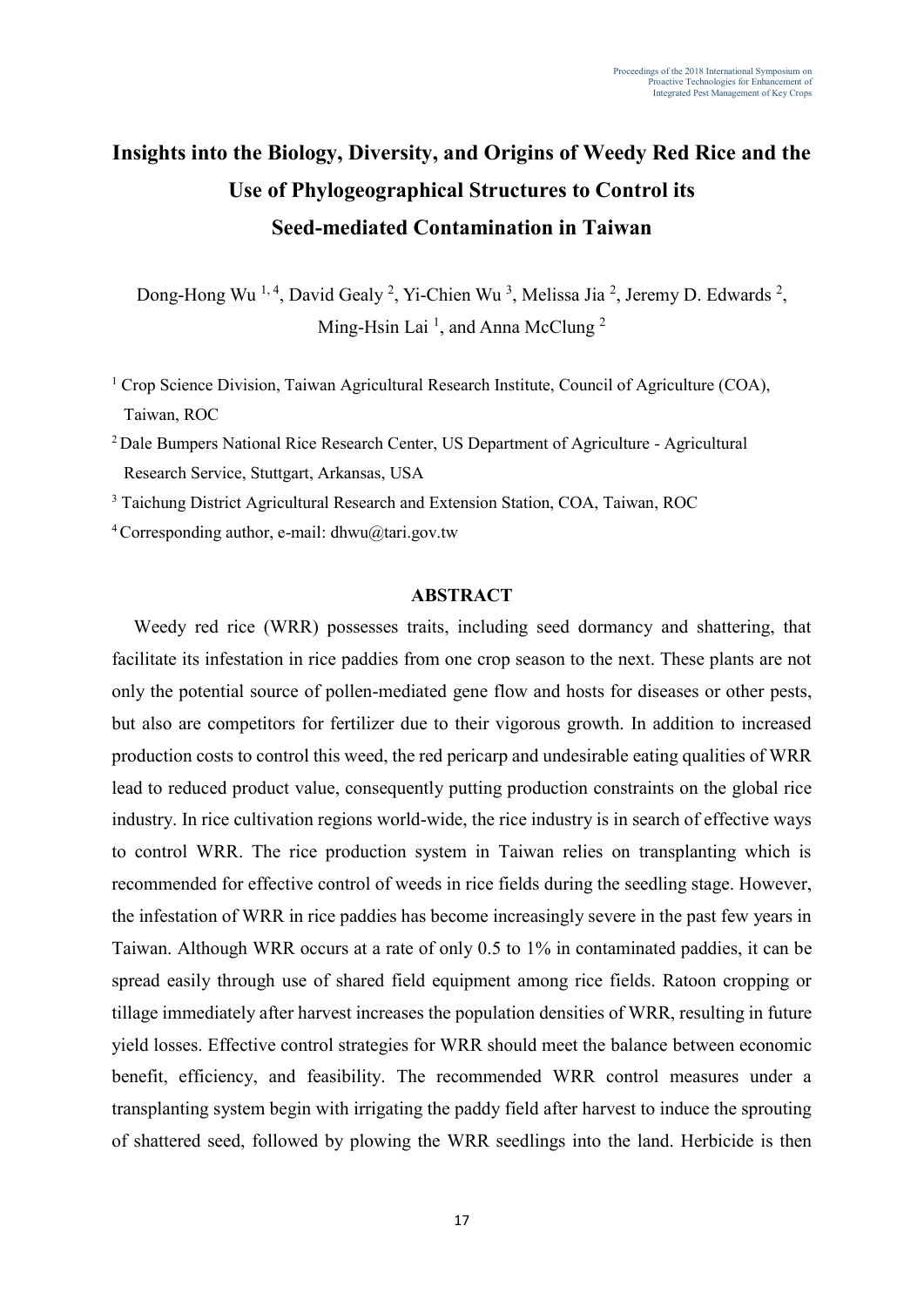applied three times in succession every seven days to kill emerging WRR and to field infestations. The final step is the manual removal of the remaining off-type plants of WRR.

**Keywords**: weedy red rice, seed shattering, seed dormancy, transplanting system, control

strategy

## **INTRODUCTION**

Weeds, soil fertility, availability of fertilizers, and variable climates are the major factors that limit rice growth. Weedy red rice (WRR) and cultivated rice are classified under the same genus and species (*Oryza sativa* L.) and have similar appearance and features; moreover, WRR plants in Taiwan are typically short, making them difficult to distinguish from crop rice, and exhibit rapid growth and high levels of seed shattering and dormancy, all of which are traits that make them invasive weeds. Consequently, once WRR forms a stable population in cultivated fields, controlling it and tracking its distribution patterns become difficult <sup>(29)</sup>. The hazards that WRR causes are detailed as follows: (1) Because of high levels of seed shattering and dormancy, seeds become established readily in the soil seed bank, resulting in plants that become a medium for gene flow as well as pest and disease transmission; (2) The biomass growth advantage of WRR from seedling to maturity leads to nutrient competition; (3) WRR exhibits negative qualities such as a red pericarp and undesirable cooked texture. All of these hazards lead to a sharp rise in rice production costs and decline in the commercial value of cultivated rice, hindering the development of the global rice industry. Hence, governments worldwide have actively searched for solutions to the hazards of WRR<sup>(4)</sup>.

In addition, WRR has been an obstacle in the development of rice industries worldwide  $(3, 1)$ <sup>16, 29)</sup>. The invasion of WRR has been particularly problematic in Brazil, South Korea, and the United States of America (USA), where various WRR biotypes are present and rice planting is generally mechanized  $(9, 15, 25)$ . WRR has reduced rice production in some countries by  $10\%$ – 50% and prevented subsequent rice planting in some cultivated fields; a density of 35–40 WRR plants per m<sup>2</sup> hampers the production of tall varieties of rice by 60% and that of dwarf varieties by as much as 90% (22). In Japan, where a transplant system is implemented, a WRR density of 5 WRR plants per m<sup>2</sup> reduces rice production by  $10\%$  ( $20$ ). Furthermore, reduced rice production caused by 1–3 WWR plants is equivalent to that of 5–10 plants of barnyardgrass (*Echinochloa crus-galli*). WRR outweighs barnyardgrass in its damage to rice production and is difficult to contain because its appearance is so similar to that of cultivated rice <sup>(21)</sup>.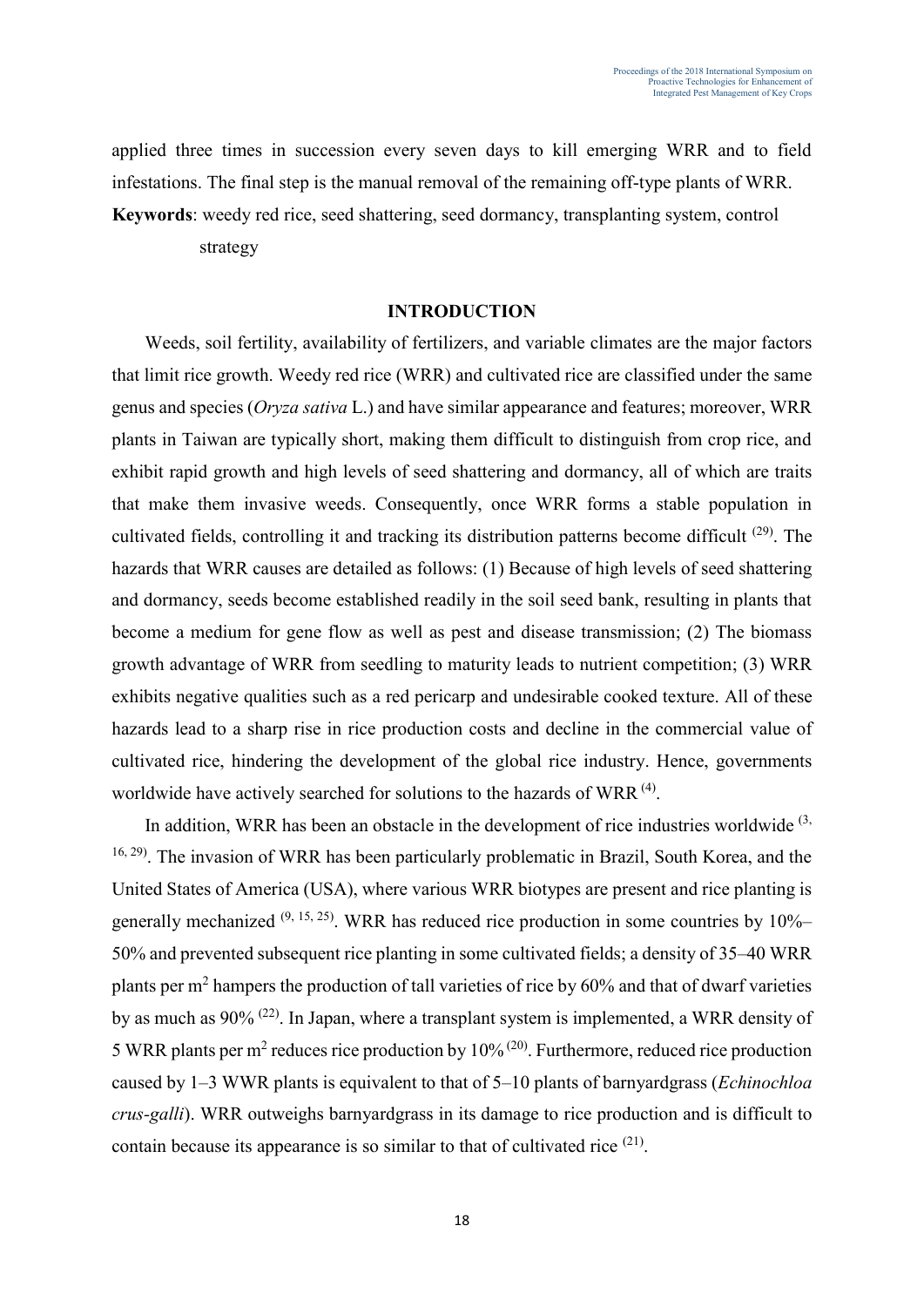To effectively prevent the invasion, latency, and spread of WRR as well as reinforce the knowledge of rice farmers regarding its detriment to rice industries, this study described the morphological diversity and phylogeographical structures of WRR, and generated control strategies for farmers to reference.

## **High Morphological Diversity and Adaptability of WRR**

WRR is notorious for its high morphological diversity and environmental adaptability. In the *Japonica* rice production zones in Italy, WRR is divided into three variants, namely the long-awned, short-awned, and awnless strains. Long-awned WRR has the longest flag leaves and grains of the three variants; short-awned WRR produces small seeds and exhibits low germination rates; and awnless WRR has wide grains and high germination rates after 30 days of maturity. In particular, long-awned WRR displays the highest morphological diversity and environmental adaptability of all three variants <sup>(8)</sup>. The WRR in the southern USA has two major variants, namely the strawhull awnless and blackhull awned strains. Strawhull awnless WRR features earlier heading dates than those of cultivated rice, whereas blackhull awnless WRR exhibits later heading dates than those of cultivated rice; both strains have a greater plant height than cultivated rice. In addition to hull color and awn length diversity, the characteristics of the WRR plants vary between strains. The WRR plants having a dense plant architecture and long awns have been noted for their high germination rates and seed vitality, whereas those with a loose plant architecture and no awns were noted for high tolerance to salt  $(23)$ . In the *Indica* rice production zones in Thailand, the early generations of WRR were categorized as a mixture between the cultivated crop and weedy biotypes according to the WRR morphology inspection in multiple regions in 2005–2009<sup> $(27)$ </sup>. This may have been caused by crossbreeding between the two biotypes  $(17, 18)$ ; following the accumulation of invading generations, WRR gradually became identical to cultivated *Indica* rice in appearance. Nevertheless, regardless of its generations and regions, WRR exhibits high adaptability to various cultivation methods employed in rice fields because of its early maturity, high levels of seed shattering, and robust productivity  $(27)$ . In 2016 Cheng et al.  $(4)$  compared the morphological diversity of 521 locally collected WRR strains with that of *Indica* and *Japonica* rice and previously obtained red rice germplasm collections. The results indicated that all 521 WRR plants exhibited earlier maturity, greater seed shattering, more tillers, and shorter plant heights than cultivated rice plants; furthermore, pericarps were consistently red (Fig. 1). In a follow-up principal component analysis, the WRR populations exhibited similar degrees of dispersion with those of the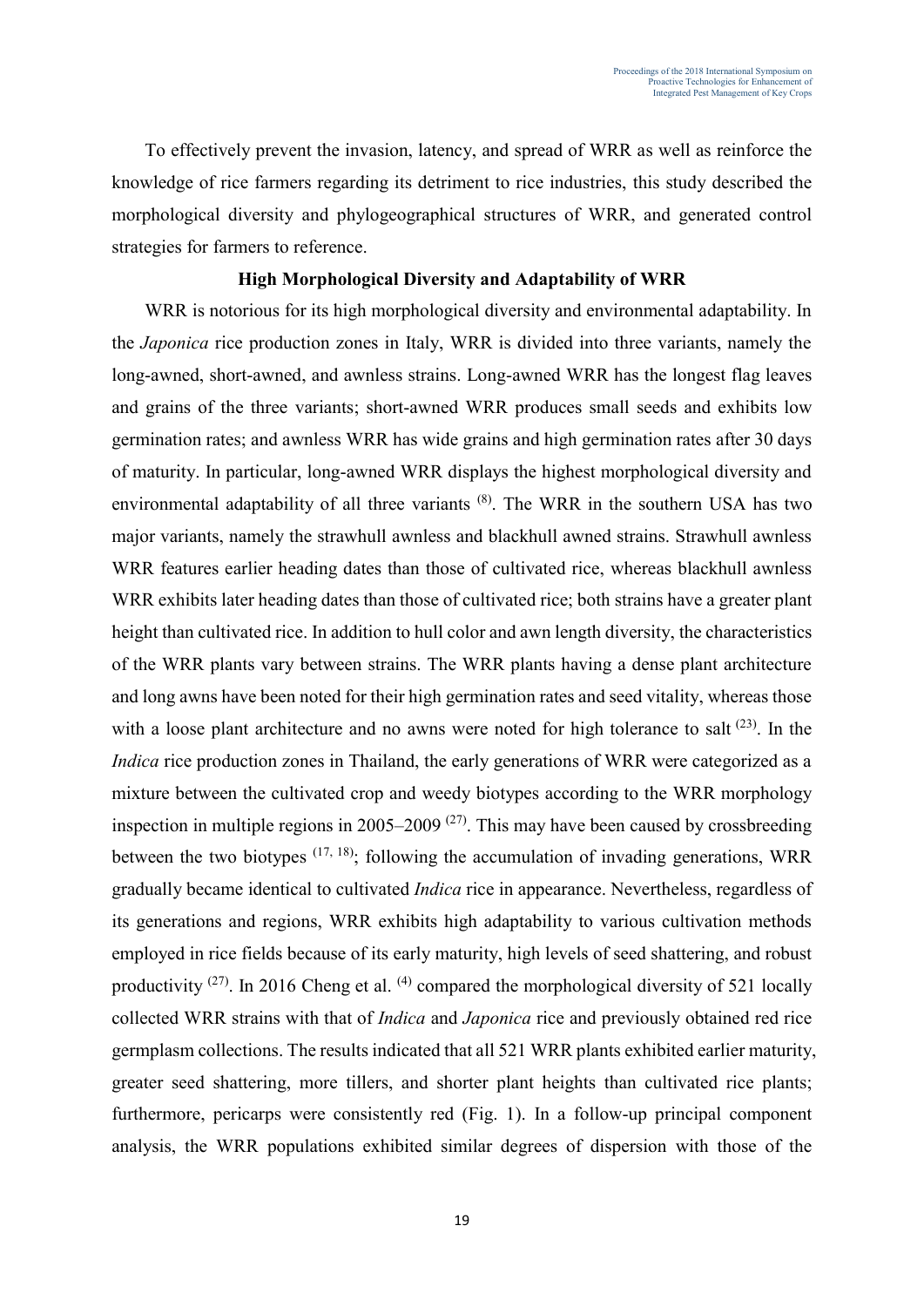cultivated rice; their geographic distributions were similar, but the grains of the WRR populations were identical in appearance to the wide and short grains of the early *Indica* crop rice varieties, and profoundly different from the slender grains of recent *Indica* varieties and the short and round grains of *Japonica* varieties. It is speculated that the grain traits of off-type plants were not influenced by human selection when these plants were eradicated intensively from rice nurseries. This indicated that the WRR collections are closely associated with the early rice strains.

## **Divided Arguments Worldwide on the Origins and Evolution Mechanisms of WRR**

The genetic backgrounds of WRR vary considerably between countries, and arguments regarding its origins remain divided among scientific disciplines; however, the various hypotheses pertaining to the evolutionary methods of WRR have been supported by different studies  $(7)$ . According to De-Wet and Harlan  $(6)$ , WRR originated from the adaptation of wild rice to agricultural habitats. In environments where no native wild rice biotypes are present, these can be introduced as a result of seed movement through trade and other means. For example, the WRR in Brazil is hypothesized to originate from Africa during the colonial era  $(2)$ . WRR is often closely associated with the genetic background of the rice varieties commonly produced in the areas to which it has been introduced. In Thailand and Malaysia, where rice can be planted every season and the growth areas and heading dates of cultivated rice overlap with those of its wild relatives, the weedy traits of wild rice have been introduced as a result of outcrossing with cultivars  $(5, 26)$ ; subsequently these descendants evolved into WRR. Moreover, gene flow between wild and cultivated rice has also been identified in the USA <sup>(13)</sup>. In areas without wild rice, cultivated rice evolves into WRR after the adaptive mutation and dedomestication of the cultivated species and the accumulation of multiple effective mutations (10, 12, 14, 19). In Brazil, China, South Korea, and the southern USA, WRR apparently originated from a background of closely related *Indica* rice <sup>(12, 15, 19, 25)</sup>, whereas in Italy and California, WRR is speculated to have originated from crossbreeding among the *Japonica* species <sup>(8, 29)</sup>.

According to the whole genome sequencing and domestication-related gene analyses employed by Li et al. <sup>(12)</sup>, the WRR in the USA was produced from the de-domestication of cultivated rice and that weedy traits are sustained through selection in a few areas of the genome of the species. Qiu et al. <sup>(19)</sup> compared the de-domesticated genome sections of WRR with the domesticated genome sections of cultivated rice, revealing that the de-domestication of WRR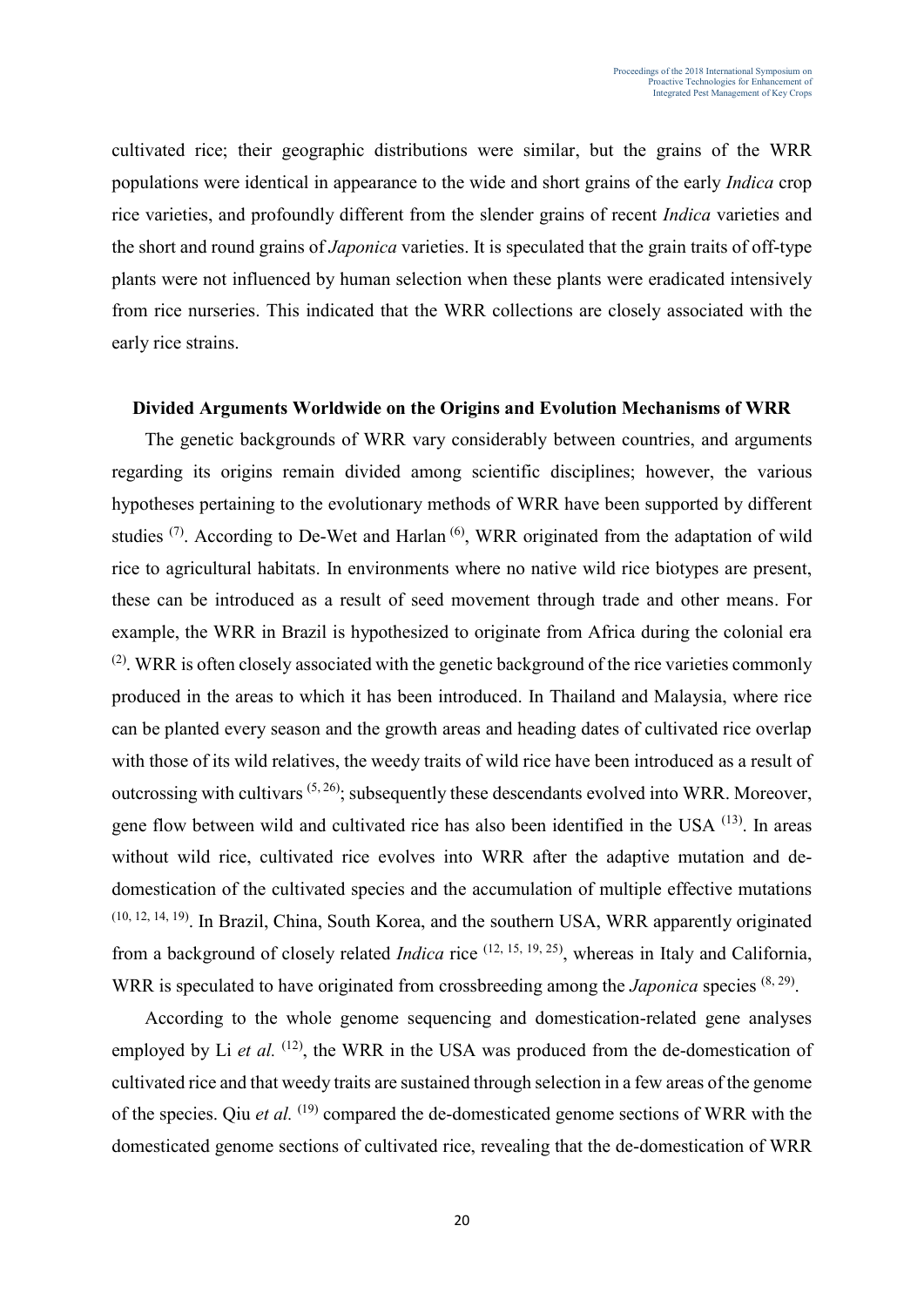did not involve changing the genotypes of the cultivated species back into wild genotypes, but it did involve adopting new genetic variations and molecular mechanisms to adapt to changing environments. On the basis of allele frequency distribution, a significant difference was identified among *Indica* and *Japonica* WRR groups in their standing variations and new mutations. Genetic diversity of WRR has been augmented through balancing selections to adapt to complicated survival environments, which is the opposite of the forward selections of cultivated rice. These results enhance existing knowledge of the genetic domestication and dedomestication mechanisms of cultivated crops, enabling an understanding of the environmental adaptation mechanisms of WRR and an exploration of strategies to prevent and eliminate it. However, the origins of WRR vary with its background cultivation ecology. In Taiwan, WRR has become adapted to the transplantation system, which has exacerbated its threat to the rice industry of Taiwan.

# **Historical Significance, Immediate Causes, and Ultimate Causes of the WRR in Taiwan**

In Taiwan's pre-twentieth century agricultural era, cultivated rice primarily consisted of environmentally competitive tall *Indica* cultivars owing to insufficient technology, facilities, and resources. At that time, contamination of cultivated rice with red, black, and glutinous rice landraces, as well as with barnyardgrass, was severe and undermined the quality and appearance of rice products. During 1906–1921, systematic WRR control strategies were conducted to effectively contain the contamination. In 1953, a general survey of the *Indica* rice cultivation area revealed dwarf blackhull long-grain rice as the leading local *Indica* landrace. However, *Indica* red rice, which is drought- and salt-tolerant, was also cultivated by farmers after the primary crop had been harvested in the same year or on arid land; a total of 10 local land races of *Indica* red rice suitable for upland cultivation were recorded to have been planted. In 1959, the local red rice land races became extinct when the highly productive semidwarf "Taichung Native 1" *Indica* variety entered mass production and irrigation infrastructure was improved. Thus, more than 50 years of red rice cultivation was recorded in the rice cultivation history of Taiwan<sup>(11)</sup>.

According to a 2005 analysis of rice seed nurseries, most off-type plants in Taiwan were tall, had early maturity, and slender, long grains  $(28)$ . Further examination revealed that these off-type plants originated from natural crossbreeding, contamination, or unsatisfactory uniformity among the contemporary varieties. Particularly, the samples displayed insufficient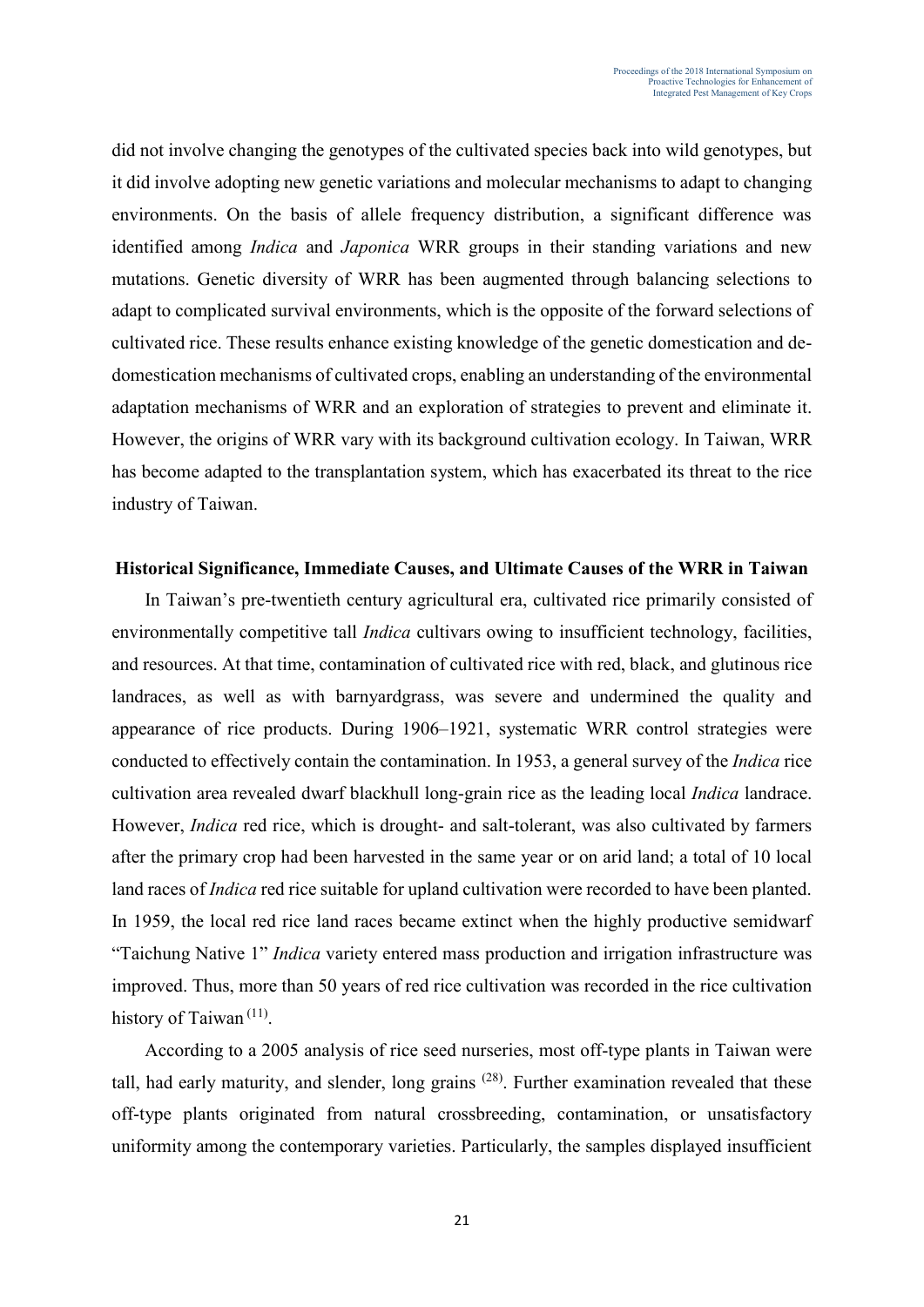genetic similarities with their neighboring cultivated plants; these samples exhibited large numbers of tillers (36.4), average dwarf height of 73.2 cm, early maturity, and intermediate size grains. Their genetic backgrounds were highly homozygous and were similar to the *Indica* background, rendering the sample plants identical to the recent biotypes of WRR that predominate <sup>(4)</sup>.

The rice production and sales policy has recently changed from recommended fallowing (1997) to a system where farmers are subsidized for cultivating leased fallowed lands (2012). Starting from 2003, the Environmental Protection Agency in Taiwan prohibited burning straw to reduce the detrimental effects of high temperature on soil surfaces. However, low-cost production methods such as ratoon stubble and volunteer rice have been applied in some regions during the second cultivation period. After 2012, severe red rice contamination was identified during the second cultivation period even though high-quality rice seed was planted during the previous cultivation period, leading to a drop in the government procurement price for paddy rice. In 2014, rice seed nurseries were invaded by WRR; 5% of registered seed fields (six fields) and 24% of certified seed fields (137 fields) were contaminated with red rice at an average rate of  $0.47 \pm 0.55$ %. In 2015, red rice contamination was detected in approximately 43% of the 187 townships in Western Taiwan where paddy rice was harvested for public stocks (data not published). Starting from the second cultivation period in 2014, Taiwan authorities discontinued the procurement of rice produced through perennial roots or seed shattering; however, these low-cost rice production approaches have continued and are a persistent source for the spread of WRR.

#### **Phylogeographical Structures of Weedy Rice**

Weedy rice can produce a large number of seeds at maturity and these can be accidentally mixed with cultivated rice seeds during harvest, which may promote the long-distance dispersal of weedy rice seeds due to shipment of seedlings between regions. In Taiwan, farmers grow rice based on a transplanting system, and generally use agricultural machinery during soil preparation, transplanting, fertilizer application and harvesting. The transplanting model is helpful in the control of weeds, and the purchase of seedlings from specialized commercial nurseries should reduce the occurrence of volunteer seedlings. In the field survey of 2015, we collected rice samples from seven counties and found that the contamination of weedy red rice was serious in 83 townships (Fig. 2). The contamination rate of each township is the average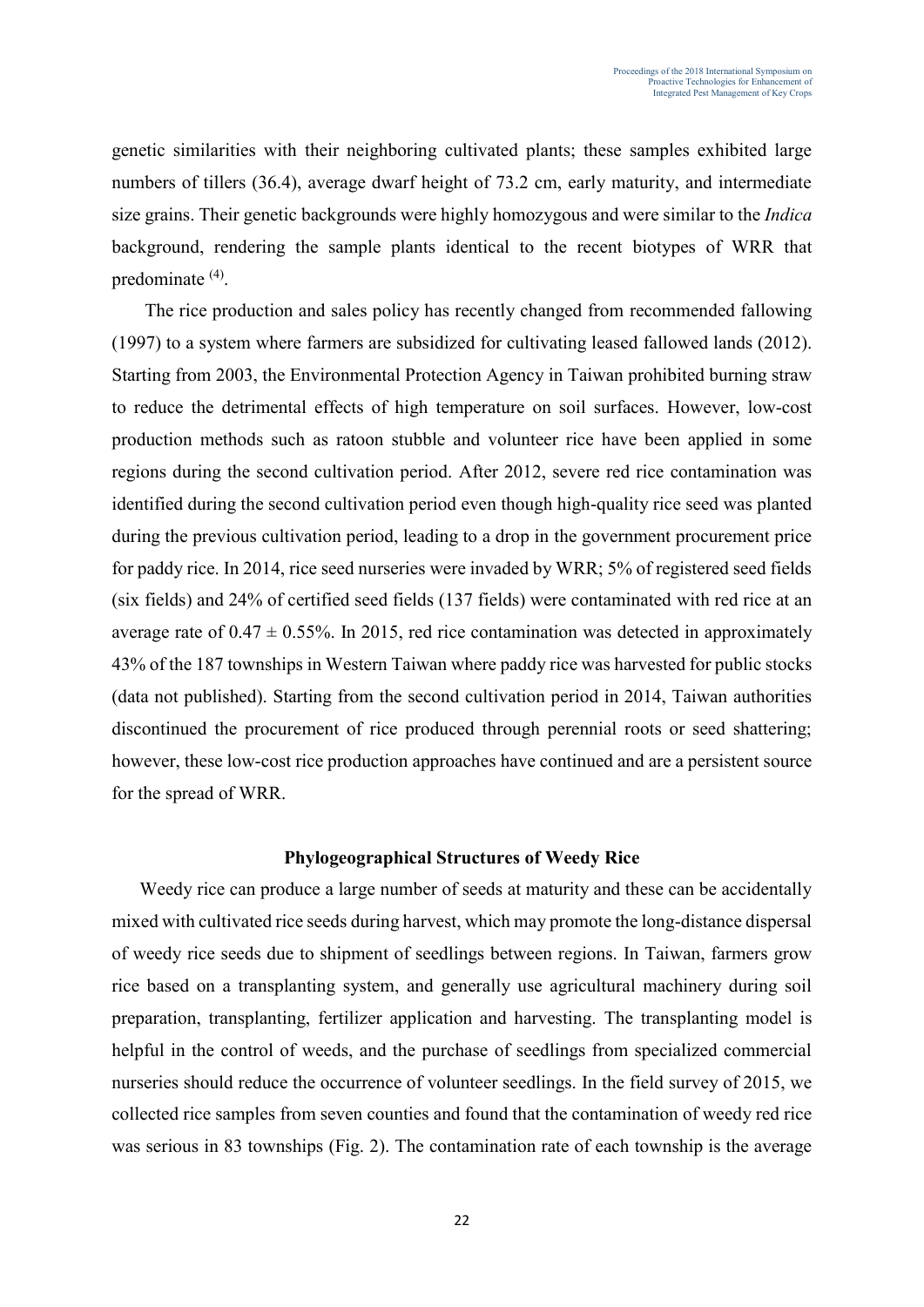of all paddy fields in the same area. Of the four townships in Taoyuan City, Daxi District had the highest contamination rate of 0.73%, and neighboring Pingzhen, Longtan, and Myrica rubra District possessed red rice contamination rates of 0.17-0.41%. Among the five townships in Miaoli County, contamination rates were highest in Houlong Town, up to 0.51%, and decreased sequentially in the neighboring towns of West Lake, Tofen, Tongxiao, and Yuanli Town, ranging from 0.15 to 0.40%. Similar cases have occurred in Taichung, Changhua, Yunlin, Chiayi and Tainan counties. The contamination rate exceeded 0.6% in Daxi District of Taoyuan City (0.73%), Huatan Township of Changhua County (0.69%), Nantou City of Nantou County (0.74%) and Dongpotential Town of Yunlin County (0.85%). It is worth mentioning that more than half of the eight townships had a contamination rate of 0.20-0.40%, indicating that the invasion of weed type red rice is widespread and serious.

In order to establish an effective control strategy for weedy red rice, the first priority was to identify the degree to which the invasion in Taiwan occurred through seed-mediated contamination or pollen-mediated contamination, and if the transport distances in these two possibilities were significantly different from each other. In Sri Lanka for example, the abundant within-population genetic diversity coupled with limited population genetic structure and differentiation was likely caused by considerable seed-mediated gene flow of weedy rice along with long-distance exchange of farmer-saved rice seeds between weedy-rice contaminated regions<sup>(10)</sup>. Knowledge of genetic diversity and spatial structure of weedy rice populations will facilitate the design of effective methods to control this weed by tracing its origins and dispersal patterns in a given region. In our study, we used information on genetic diversity and geographical location to understand the transmission patterns of Taiwan's weedy red rice. First, we used molecular markers to determine the genetic clusters of weedy rice populations and then measured the level of genetic diversity among different sub-populations. Second, we plotted the genetic cluster information of weedy rice on a map to reveal the geographical distribution of each group.

## **WRR Control Strategies Adopted in Japan**

The WRR control strategies adopted by Japan, which uses a transplantation system similar to Taiwan, can be applied to treat WRR in Taiwan. These strategies have reduced the WRR contamination rate in fields with a WRR density of 100 plants/ 0.1 ha from 2.3% to 0.1%, fulfilling the safe production standard  $(20)$ . These cultural practices include submerging fields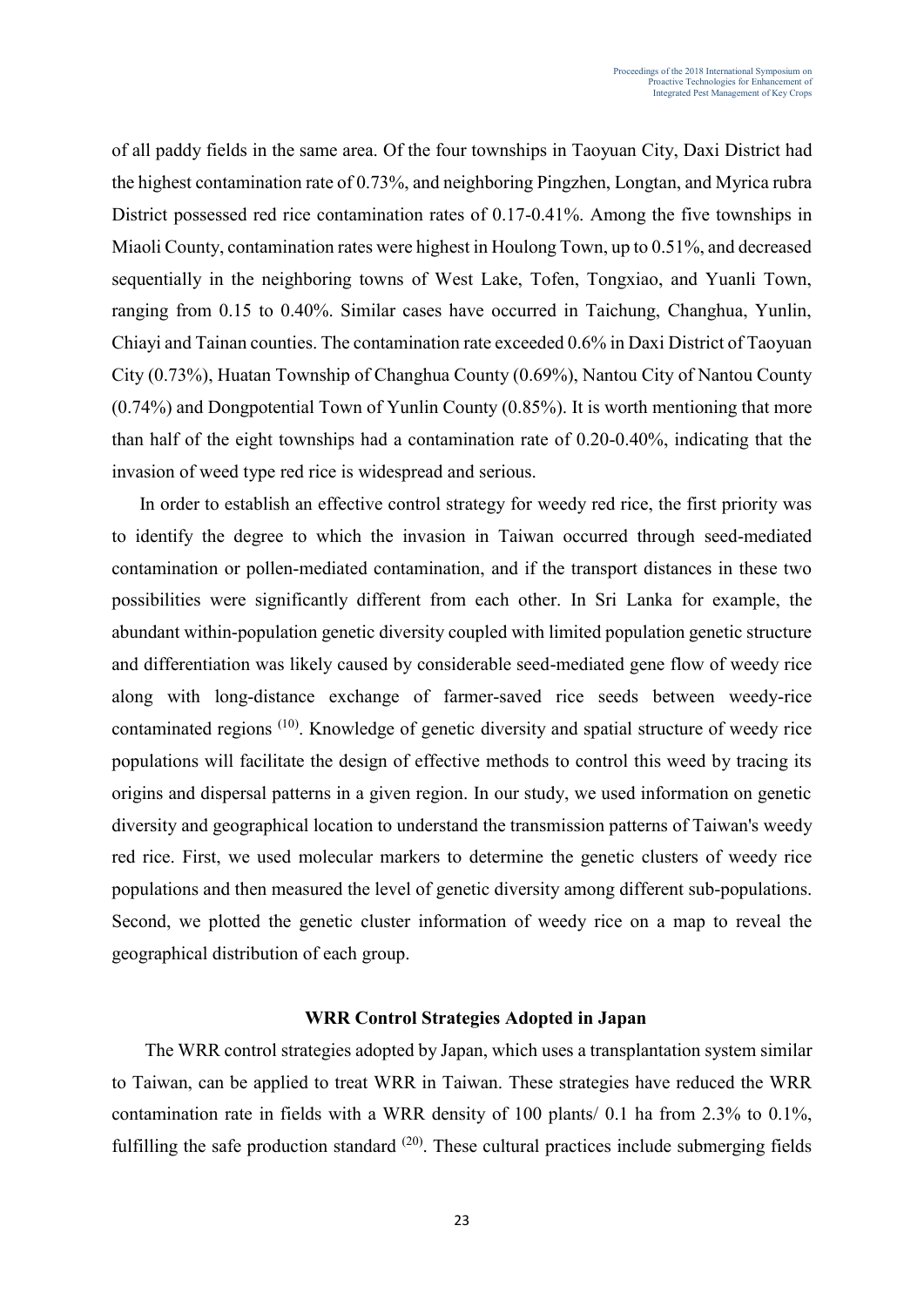with shallow water and plowing before planting, applying a three-phase herbicide treatment, or removing off-type plants manually, which are used on 78%, 20%, and 2%, respectively, of the areas treated for WRR. <sup>(20)</sup>. Although various strategies are applied to eradicate WRR, a minimum rate of 99.6% depletion is required for lowering the contamination rate annually; a 95% depletion rate causes the contamination rate to rise from 5% to 15% in three years  $(24)$ .

The focal points of WRR control during each cultivation period as used in Japan are listed as follows  $(20)$ :

- 1. Rice variety purity control and management: Only rice varieties qualified through examination are permitted for use; using self-reserved seed or seedlings of questionable purity raises the risks of contamination.
- 2. Cultivated seed and rice nursery management: When broken grains and by-products of rice milling are used in the tray medium for growing seedlings, they must decay prior to use. Alternatively, rice mills should enforce the elimination of any residual germs within the pericarps. Use of any seed from contaminated fields is forbidden.
- 3. Pre-cultivation plow management:
	- A. Plowing residual rice plants is avoided. The germination periods of WRR are closely related to its dormancy, maturity, and buried depths. WRR plants that are buried at a depth of 1 cm germinate at day 10 and reach a germination rate of 80% at day 14. Those that are buried at a depth of 3 cm germinate at day 14 and reach a germination rate of 70% at day 40. Those buried at 5 cm display no signs of germination even at day 35. These reports explain the factors leading to the emergence of volunteer plants in cultivated fields. Accordingly, plowing should be avoided before any control strategies are applied to prevent seeds from entering the deep layers of soil.
	- B. When crop rotation is applied, gramineous selective herbicides should be used alternatively. The dormancy of residual seeds in the deep layers of soil are disrupted and any residual plants are eliminated when plowing. Seed at the soil surface or during fallowing periods may be consumed by birds, lowering germination rates.
	- C. A long-period of flooding should be applied before preparing the soil. The finely prepared soil is covered with a shallow flood for a minimum of 30 days before plowing or from the previous cultivation period to reduce the WRR survival rate to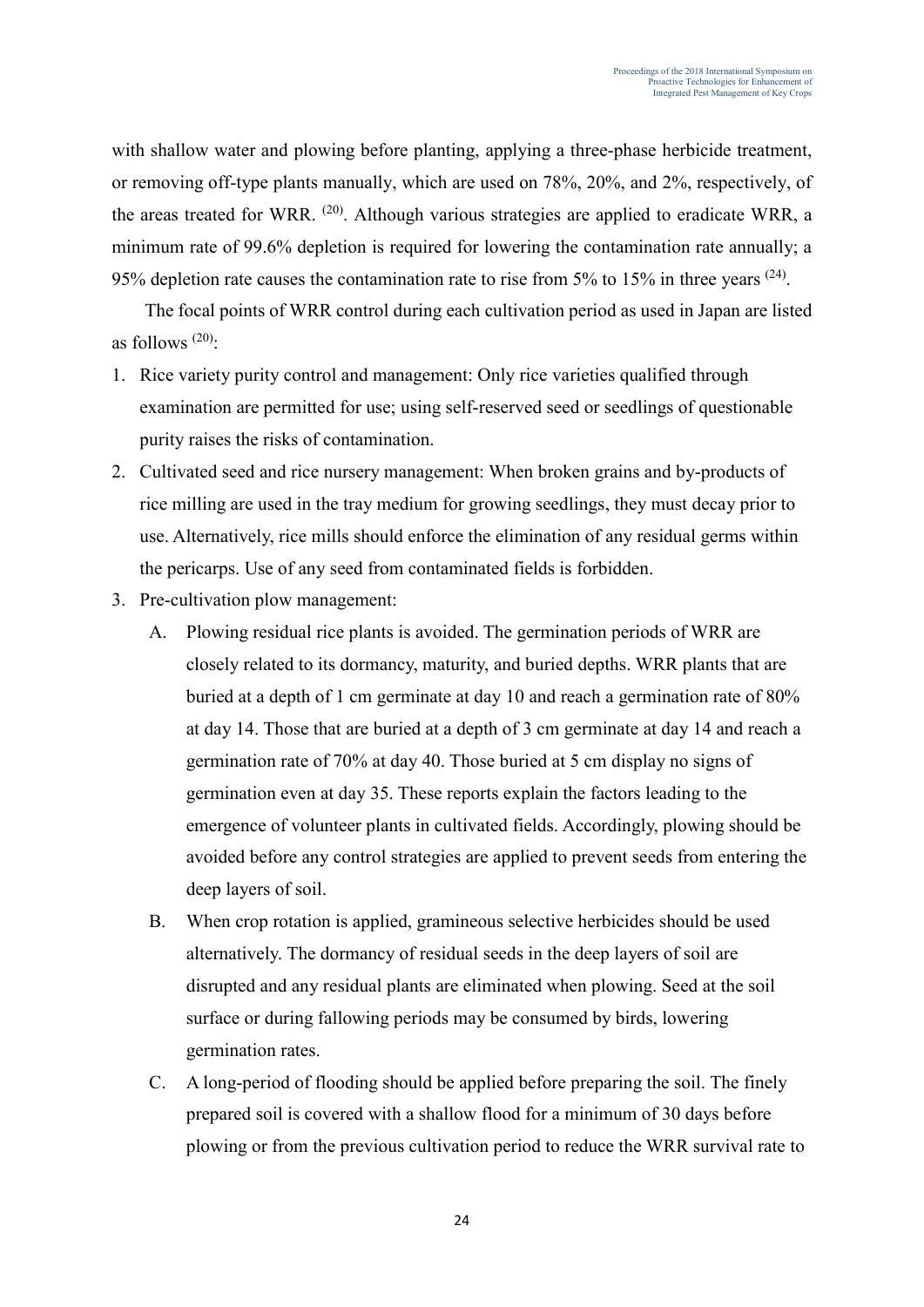50%.

- D. The soil should be managed after each rice harvest. Furthermore, the flooding treatment should be applied before preliminary plowing. One week after the germination begins during the treatment, at which point the sheath has grown to 20 mm, plowing is performed once to lower the germ survival rate by 10%. Nonselective herbicides are the most effective when used before plowing, raising the WRR elimination rate in a field with a contamination density of 12.7 plants per m<sup>2</sup> to as high as 78% when the soil is plowed after germination.
- E. The soil should be cleaned thoroughly using high-temperature steam when environmentally friendly cultivation approaches are applied. A self-propelled hightemperature fumigation machine should be used to clean the cultivated fields, thereby eliminating seed in the shallow soil layers and killing the volunteers.
- 4. Field management after transplantation: A three-phase herbicide treatment is implemented. Pre-germination and post-germination herbicides are applied to the WRR seeds at various depths of soil, once during transplantation, followed by additional applications at seven and 14 days after transplantation. The herbicides butachlor and pretilachlor can be applied three times to effectively eliminate volunteer plants and improve the WRR elimination rate in a field with a contamination density of 12.7 plants per m<sup>2</sup> by 20%. Attention must be paid to the quality of herbicides, time points of their implementation, and maintenance of flooded fields, all of which affect the effectiveness of the herbicide. Moreover, the growth status of WRR must be considered. Selective herbicides are only effective against volunteer plants before or immediately after their germination, but not against seedlings having one or two leaves emerged.
- 5. Field management after heading:
	- A. Off-type plants must be thoroughly uprooted and removed from cultivated fields.
	- B. WRR typically exhibits earlier heading dates and higher morphological variation than cultivated rice does. Therefore, the plants that display inconsistent heading dates and plant traits compared with surrounding plants must be removed.
	- C. Off-type plants must be uprooted within 14 days after the heading date. The maturity rate of shattered seeds increases from 10% at 14 days after heading to 50%–70% at 21 days after heading.
- 6. Sequence of harvest: Harvesters must be thoroughly cleaned after use; moreover,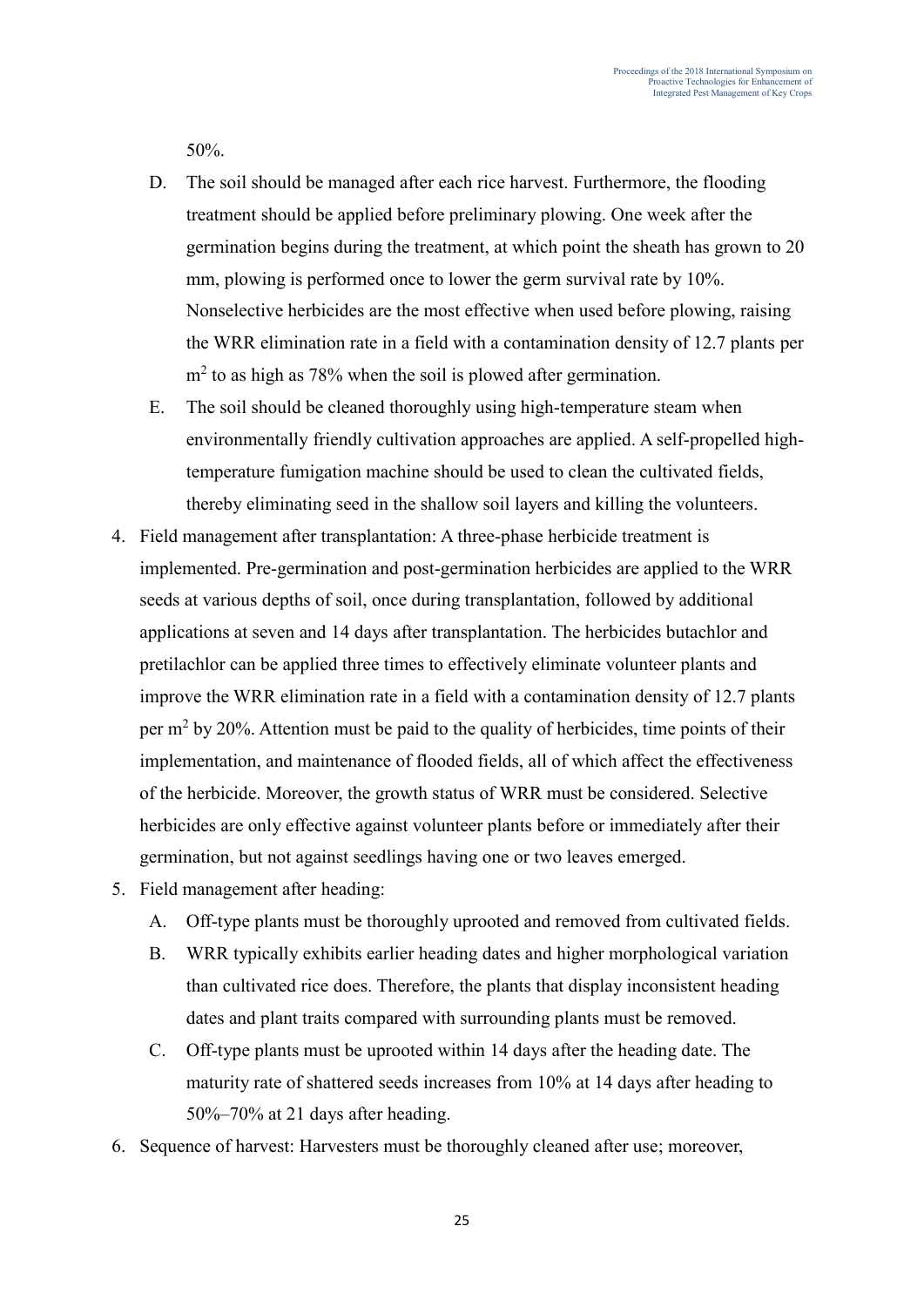harvesting crops in less contaminated fields must be prioritized over harvesting those in more contaminated fields.

# **CONCLUSION**

WRR exhibits short growth periods and begins its seed shattering early and at high levels. Although soil preparation is performed before transplantation, a high number of residual seeds remain in the soil; the burial depths of these seeds increase through plowing, delaying and prolonging the growth of WRR plants after transplantation. Therefore, flooding must be implemented to thoroughly remove shattered seeds before plowing. Subsequently, selective herbicides should be applied once every seven days for a total of three times to ensure the delay of volunteer plant growth by a minimum of 21 days, which prevents WRR from entering its heading dates by the harvest period and breaking its seed production. Finally, the WRR plants and any other volunteer rice plants surrounding cultivated fields must be removed manually and comprehensively. Systematically understanding the weedy traits and genetic origins of WRR is critical to eliminate it economically and effectively, mitigating its effect on the development of rice industries.

#### **LITERATURE CITED**

- 1. Cai, H. W., and Morishima, H. 2000. Genomic regions affecting seed shattering and seed dormancy in rice. Theor. Appl. Genet. 100:840-846.
- 2. Carney, J. 2004. With grains in her hair: rice in colonial Brazil. Slavery and Abolition 25: 1-27.
- 3. Chen, L. J., and Suh, H. S. 2015. Weedy rice origin and dissemination. Yunnan Publishing Group Corporation, Yunnan Science and Technology Press., China. pp 234.
- 4. Cheng, C. Y., Wu, Y. C., Wu, B. G., Li, C. P., Gealy, D. R., and Wu, D. H. 2017. Morphological diversity study on Taiwan weedy red rice. (in Chinese) J. Agric. Assoc. Taiwan 18: 161-188.
- 5. Cui, Y. X., Song, B. K., Li, L. F., Li, Y. L., Huang, Z. Y., Caicedo, A. L., Jia, Y. L., and Olsen, K. M. 2016. Little white lies: pericarp color provides insights into the origins and evolution of southeast asian weedy rice. G3-Genes. Genom. Genet. 6: 4105-4114.
- 6. De-Wet, J. M. J., and Harlan, J. R. 1975. Weeds and domesticates: evolution in the manmade habitat. Econ. Bot. 29: 99.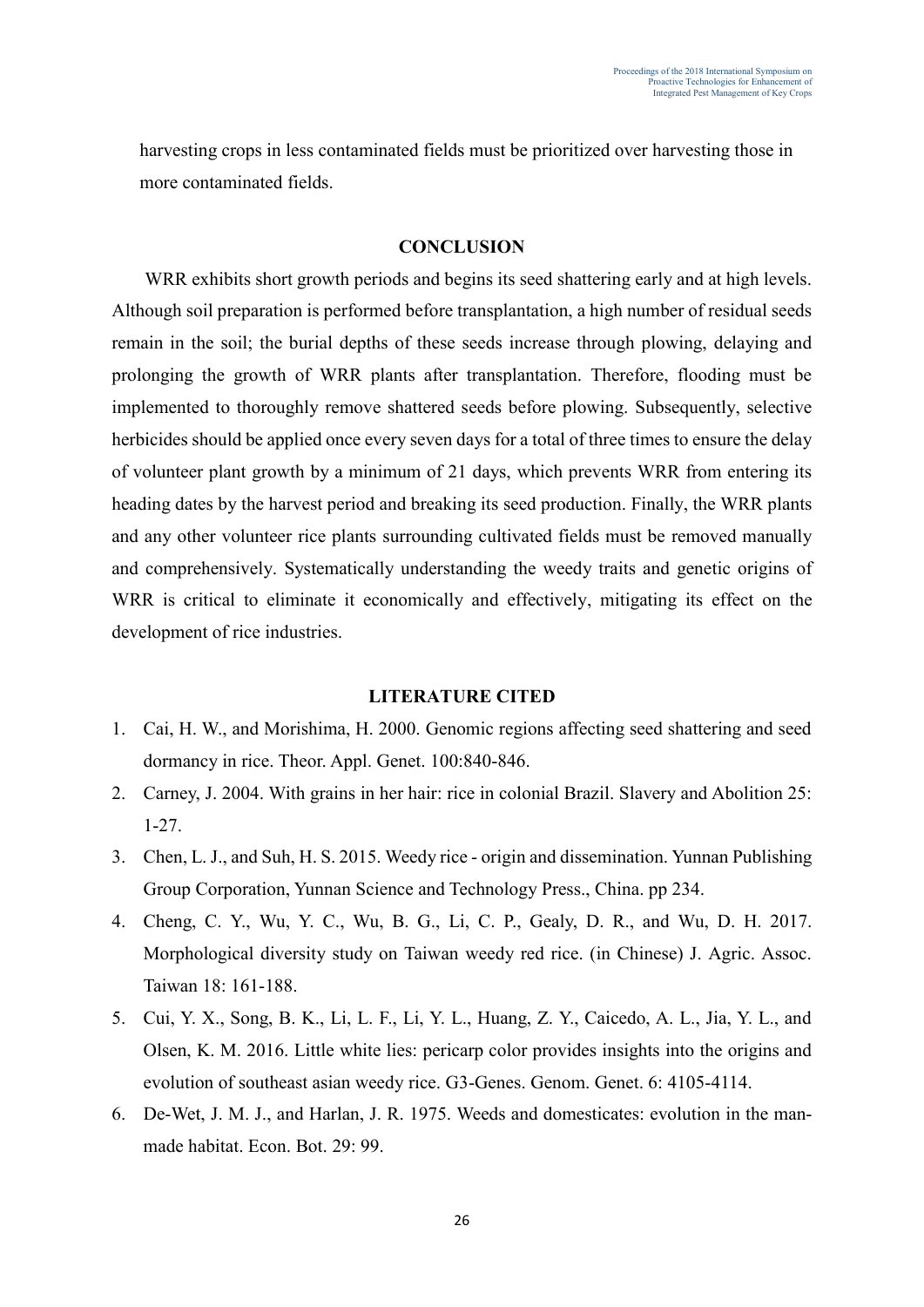- 7. Ellstrand, N. C., Heredia, S. M., Leak-Garcia, J. A., Heraty, J. M., Burger, J. C., Yao, L., Nohzadeh- Malakshah, S., and Ridley, C. E. 2010. Crops gone wild: evolution of weeds and invasive from domesticated ancestors. Evol. Appl. 3: 494-504.
- 8. Fogliatto, S., Vidotto, F., and Ferrero, A. 2012. Morphological characterisation of Italian weedy rice (*Oryza sativa*) populations. Weed Res 52: 60-69.
- 9. Gealy, D. R., Agrama, H., Jia, M. H. 2012. Genetic analysis of a typical U.S. red rice phenotypes: indications of prior gene flow in rice fields? Weed Sci. 60: 451-461.
- 10. He, Z. X., Jiang, X. Q., Ratnasekera, D., Grassi, F., Perera, U., and Lu, B. R. 2014. Seedmediated gene flow promotes genetic diversity of weedy rice within populations: implications for weed management. Plos One 9: e112778.
- 11. Huang, T. C. 1999. Rice production in Taiwan: evolution and policies. p. 19-42. in: Taiwan Rice History. Deng, Y. Z., Li, C. L., and Li, R. X. (eds.) Chinese Agronomy Press, Taipei.
- 12. Li, L. F., Li, Y. L., Jia, Y. L., Caicedo, A. L., and Olsen, K. M. 2017. Signatures of adaptation in the weedy rice genome. Nat. Genet. 49: 811-814.
- 13. Londo, J. P., and Schaal, B. A. 2007. Origins and population genetics of weedy red rice in the USA. Mol. Ecol. 16: 4523-4535.
- 14. Lu, B. R., Yang, X., and Ellstrand, N. C. 2016. Fitness correlates of crop transgene flow into weedy populations: a case study of weedy rice in China and other examples. Evol. Appl. 9:857-870.
- 15. Merotto, A., Goulart, I. C. G. R., Nunes, A. L., Kalsing, A., Markus, C., Menezes, V. G., and Wander, A. E. 2016. Evolutionary and social consequences of introgression of nontransgenic herbicide resistance from rice to weedy rice in Brazil. Evol. Appl. 9: 837- 846.
- 16. Nadir, S., Xiong, H. B., Zhu, Q., Zhang, X. L., Xu, H. Y., Li, J., Dongchen, W. H., Henry, D., Guo, X. Q., Khan, S., Suh, H. S., Lee, D. S., and Chen, L. J. 2017. Weedy rice in sustainable rice production. A review. Agron. Sustain. Dev. 37: 46.
- 17. Niruntrayakul, S.. 2008. Gene flow between cultivated and wild rice. Dissertation, Chiang Mai University.
- 18. Pusadee, T.. 2009. Evolutionary dynamics of Oryza sativa in Thailand. Dissertation, Chiang Mai University.
- 19. Qiu, J., Zhou, Y. J., Mao, L. F., Ye, C. Y., Wang, W. D., Zhang, J. P., Yu, Y. Y., Fu, F., Wang, Y. F., Qian, F. J., Qi, T., Wu, S. L., Sultana, M. H., Cao, Y. N., Wang, Y., Timko, M. P., Ge,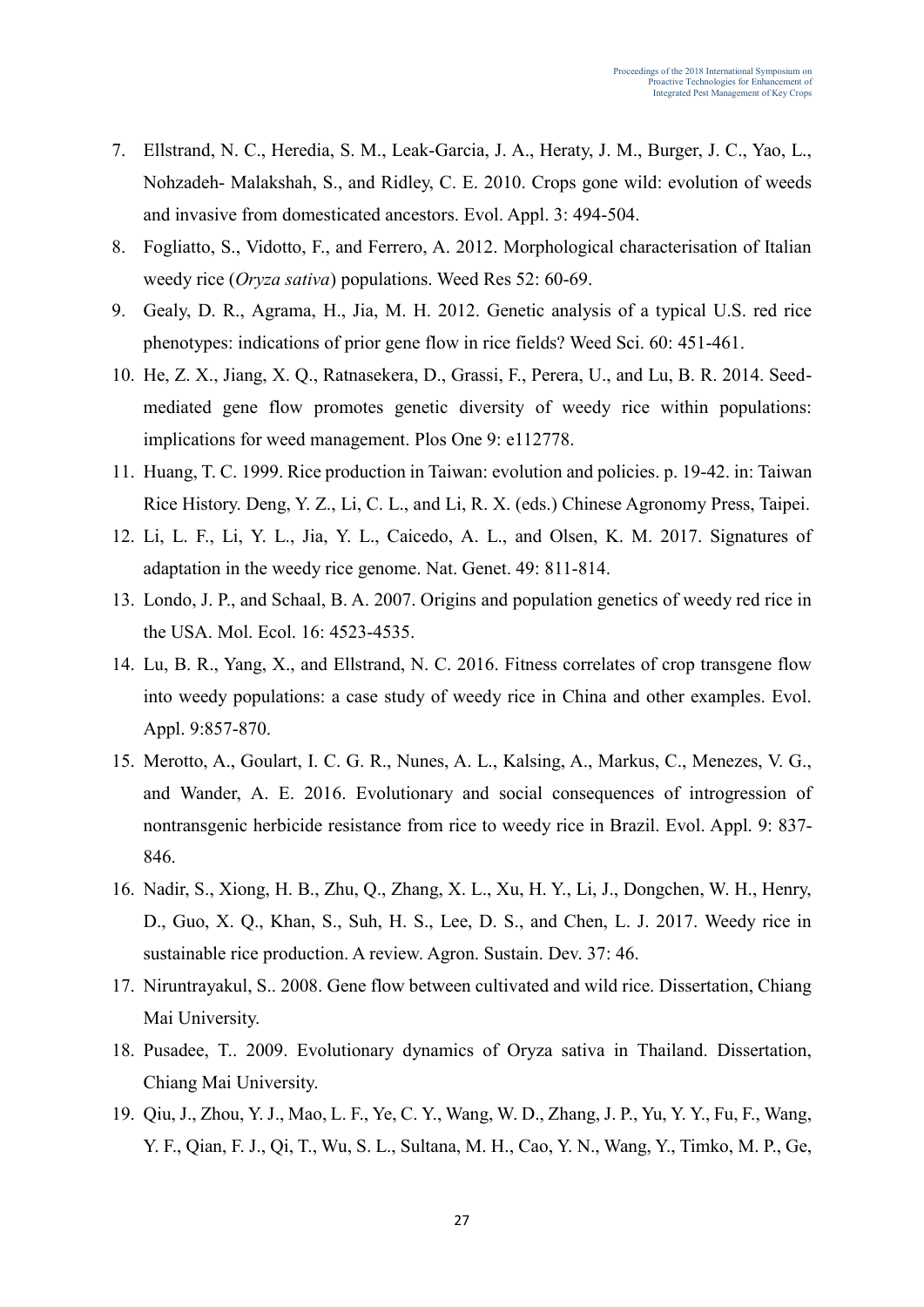S., Fan, L. J., and Lu, Y. L. 2017. Genomic variation associated with local adaptation of weedy rice during de-domestication. Nat. Commun. 8: 15323.

- 20. Sakai, N., Aoki, M., and Hosoi, J. 2014. Regional action plans for integrated weedy rice management in Nagano Prefecture: progress and challenges. J. Weed Sci. Tech. 59:74-80.
- 21. Sales, M. A., Burgos, N. R., Shivrain, V. K., Murphy, B., and Gbur, E. E. 2011. Morphological and physiological responses of weedy red rice (*Oryza sativa* L.) and cultivated rice (*O. sativa*) to N supply. Am. J. Plant Sci. 2: 569-577.
- 22. Sudianto, E., Neik, T. X., Tam, S. M., Chuah, T. S., Idris, A. A., Olsen, K. M., and Song, B. K. 2016. Morphology of Malaysian weedy rice (*Oryza sativa*): diversity, origin and implications for weed management. Weed Sci. 64: 501-512.
- 23. Thurber, C. S., Reagon, M., Olsen, K. M., Jia, Y. L., and Caicedo, A. L. 2014. The evolution of flowering strategies in us weedy rice. Am. J. Bot. 101: 1737-1747.
- 24. Tohenn, K. 2011. Comprehensive measures checklist to reduce red rice contamination damage by weed rice. p.1-2 in: Kanto Tokai Hokuriku Region Test Promotion Promotion Discussion Summary. Nagano Prefecture, Japan. http://www.naro.affrc.go.jp/org/narc/seika/kanto22/09/22\_09\_17.html
- 25. Tong, W., He, Q., and Park, Y. J. 2017. Genetic variation architecture of mitochondrial genome reveals the differentiation in Korean landrace and weedy rice. Sci. Rep. 7:43327.
- 26. Ushiki, J., Akasaka, M., Ishii, T., and Tezuka, M. 2005. The comparison of the depth for emergence of weedy and cultivated rice with physio-morphologically difference. J. Weed Sci. Tech. 50(Sup.): 122-123.
- 27. Wongtamee, A., Maneechote, C., Pusadee, T., Rerkasem, B., and Jamjod, S. 2017. The dynamics of spatial and temporal population genetic structure of weedy rice (*Oryza sativa* f. spontanea Baker). Genet. Resour. Crop Ev. 64: 23-39.
- 28. Wu, D. H., and Hwu, K. K. 2011. Genetic analysis of off-type plants of rice in the threestep propagation nursery (in Chinese). J. Taiwan Agric. Res. 60: 197-210.
- 29. Ziska, L. H., Gealy, D. R., Burgos, N., Caicedo, A. L., Gressel, J., Lawton-Rauh, A. L., Avila, L. A., Theisen, G., Norsworthy, J. , Ferrero, A., Vidotto, F., Johnson, D. E., Ferreira, F. G., Marchesan, E., Menezes, V. , Cohn, M. A., Linscombe, S., Carmona, L., Tang, R., and Merotto, A. 2015. Weedy (red) rice: an emerging constraint to global rice production. Adv. Agron. 129: 181-228.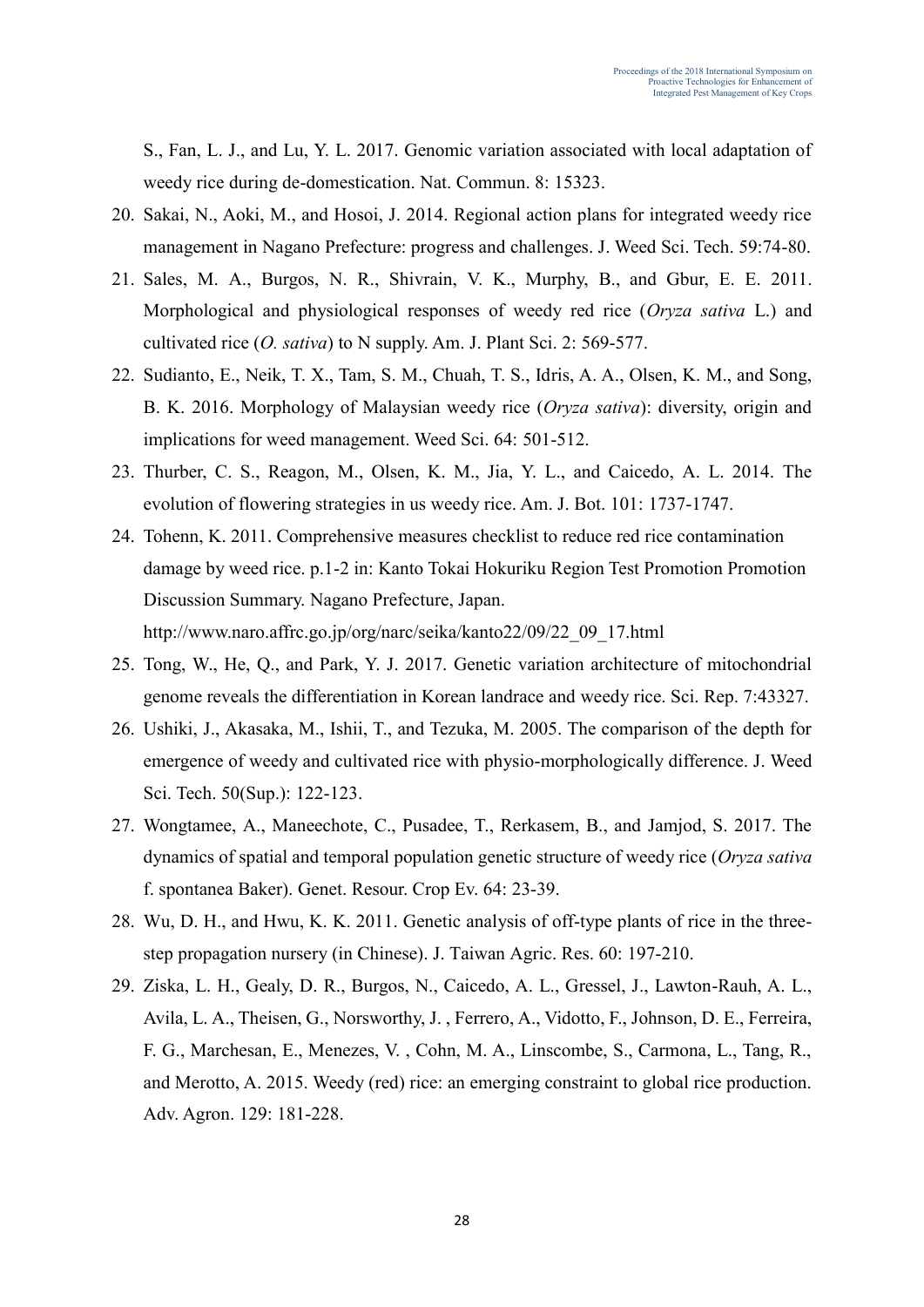

**Fig. 1.** Morphology, germination and seedling growth of cultivar and weedy red rice. The plant type and grain of "Taichung sen waxy 2" was different compared with the weedy rice accessions (B-H). The check variety "Tainan 11" (I), which was soaked for 3 days obviously germinated slower than weedy rice (J). The seedling growth of the weedy red rice (L) was greater than that of the control "Tainan 11" (K) after 16 days of soaking.